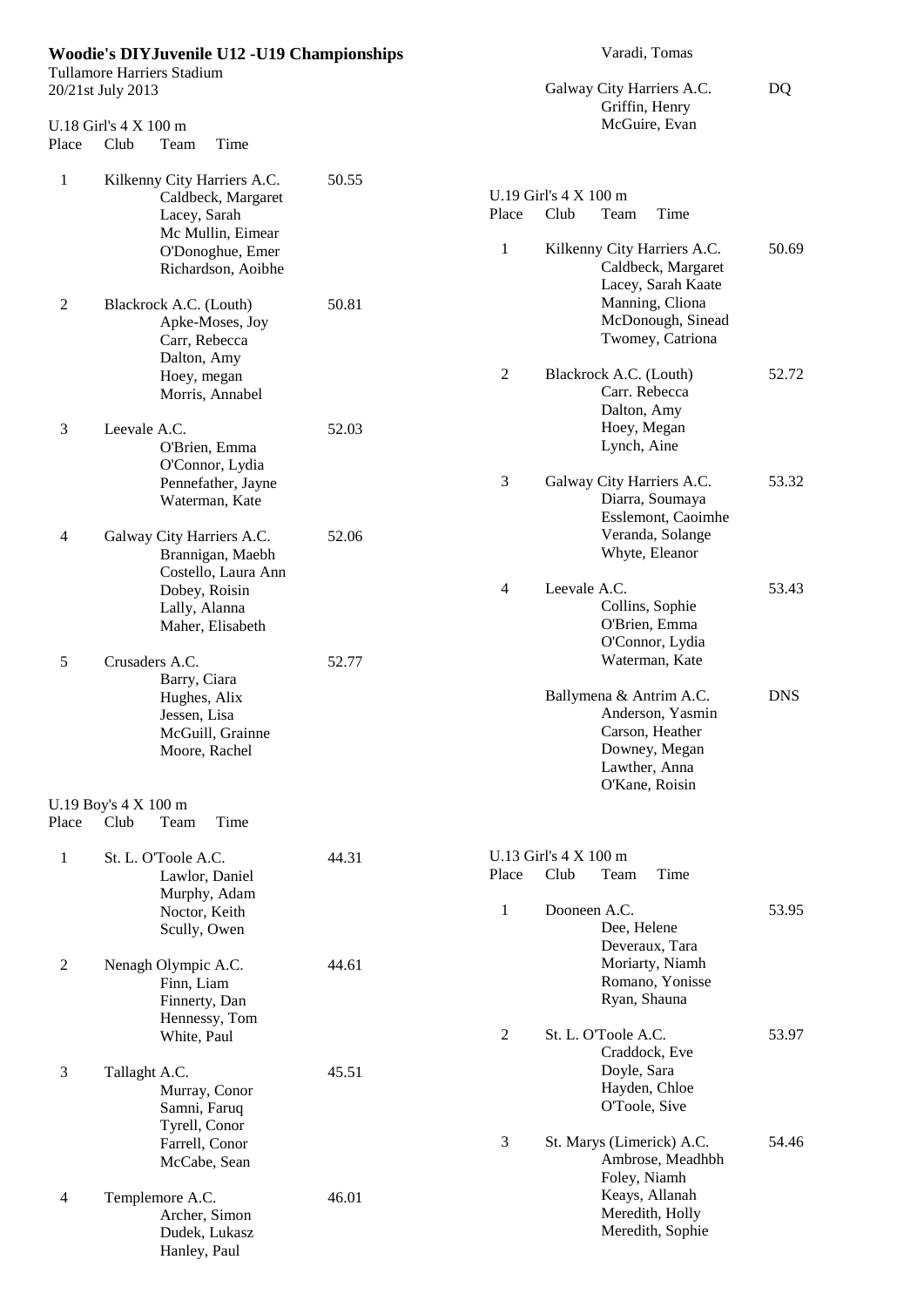| $\overline{4}$ | Doheny A.C.<br>Coughlan, Shauna<br>Gordon, Ciara<br>Kingston, Louise<br>Love, Michelle                    | 54.69 |              | Galway                   |
|----------------|-----------------------------------------------------------------------------------------------------------|-------|--------------|--------------------------|
| 5              | Leevale A.C.<br>Boyd O'Mahony, Chloe<br>Coffey, Katlyn<br>Lowe, Suzanne<br>Murray, Abbey<br>Quigley, Emma | 55.42 |              |                          |
| 6              | Ratoath A.C.<br>Cooney, Aine                                                                              | 55.45 | Place        | U.12 Boy's 4 X 1<br>Club |
|                | Coroner, Emma<br>McPartlin, Rachel<br>Okome, Ivie                                                         |       | $\mathbf{1}$ | Leevale                  |
| 7              | Dundrum South Dublin A.C.<br>Donovan, Katie<br>Hourihan, Molly<br>Murphy, Robyn                           | 55.48 |              |                          |
|                | O'Driscoll, Grainne<br>Phelan, Maeve                                                                      |       | 2            | Athenry                  |
| 8              | Claremorris A.C.<br>Bermingham, Aoife<br>Conway, Alisha                                                   | 57.13 |              |                          |
|                | Finnerty, Briona<br>Joyce, Niamh                                                                          |       | 3            | Edender                  |
|                | McLoughlin, Stephanie<br>O'Neill, Niamh                                                                   |       | 4            | Waterfo                  |
|                | Shercock A.C.<br>Corcoran, Aine<br>Drury, Jayne<br>Kelly, Clare<br>Kieran, Grace                          |       |              |                          |
|                | Markey, Cait                                                                                              |       | 5            | Midleto                  |
|                | Midleton A.C.<br>Mulcahy, Emily<br>Olatunji, Aishat<br>Olugbue, Tracy<br>Quaid, Shannon                   |       |              |                          |
|                | Finn Valley A.C.                                                                                          |       | 6            | Galway                   |
|                | Gallagher, Sinead<br>Kerr, Aine<br>Liza, Casandra<br>Mc Millan, Jade                                      |       |              |                          |
|                | Craughwell A.C.<br>Hanbury, Roisin<br>Kelly, Finola<br>Lawless, Siona<br>Leahy, Alison<br>Slattery, Tara  |       | 7            | Mulling                  |
|                | Letterkenny A.C.<br>Afxentiou, Maria<br>Doherty, Claire<br>Hume, Niamh<br>Walsh, Lee                      |       |              | Cranfor                  |
|                | Dundrum South Dublin A.C. B<br>Browne, Muireann                                                           |       |              | Craughy                  |

|       | Taaffe, Aoife<br>Torrans, Nicola                                                                                                       |       |
|-------|----------------------------------------------------------------------------------------------------------------------------------------|-------|
|       | Galway City Harriers A.C.<br>Duggan, Mary<br>Geraghty, Laoise<br>Greene, Miriam<br>McDonagh, Shayna<br>Trill, Andrea                   |       |
| Place | U.12 Boy's 4 X 100 m<br>Club<br>Team<br>Time                                                                                           |       |
| 1     | Leevale A.C.<br>Ahern, Shane<br>Collins, Simon<br>Corbett, Conor<br>Sivakamur, Wymin<br>Twomey, Robert                                 | 55.80 |
| 2     | Athenry A.C.<br>Abili, Dumebi<br>Collins, Ruari<br>Hennessy, Shea<br>Obodo, Ufuomo                                                     | 55.88 |
| 3     | Edenderry A.C.                                                                                                                         | 56.50 |
| 4     | Waterford A.C.<br>Blair, Garvin<br>Eddy, Victory<br>Eddy-Atu, Victory<br>Flynn, Ethan<br>MacKey, Lee<br>Mackey, Lee<br>Scanlon, Cathal | 56.56 |
| 5     | Midleton A.C.<br>Olatunji, Hameed<br>Amoo, Mattew<br>Lewis Horgan, Rhys<br>Dillon, Robert                                              | 56.57 |
| 6     | Galway City Harriers A.C.<br>Flaherty, Kristan<br>Kelly, Rian<br>King Walsh, Cillian<br>McDonnell, Robert<br>McGrath, Jonathon         | 57.27 |
| 7     | Mullingar Harriers A.C.<br>Farrell, Brian<br>Gunning, Leo<br>Lubby, Ciaran<br>Quinn, Eoin<br>Sotona, Deji                              | 58.18 |
|       | Cranford A.C.<br>Black, Conor<br>Black, Stephen<br>Dorrian, Dylan<br>Mc Garvey, Martin<br>Moore, Eoin                                  | DNF   |
|       | Craughwell A.C.                                                                                                                        |       |

O'Driscoll, Grainne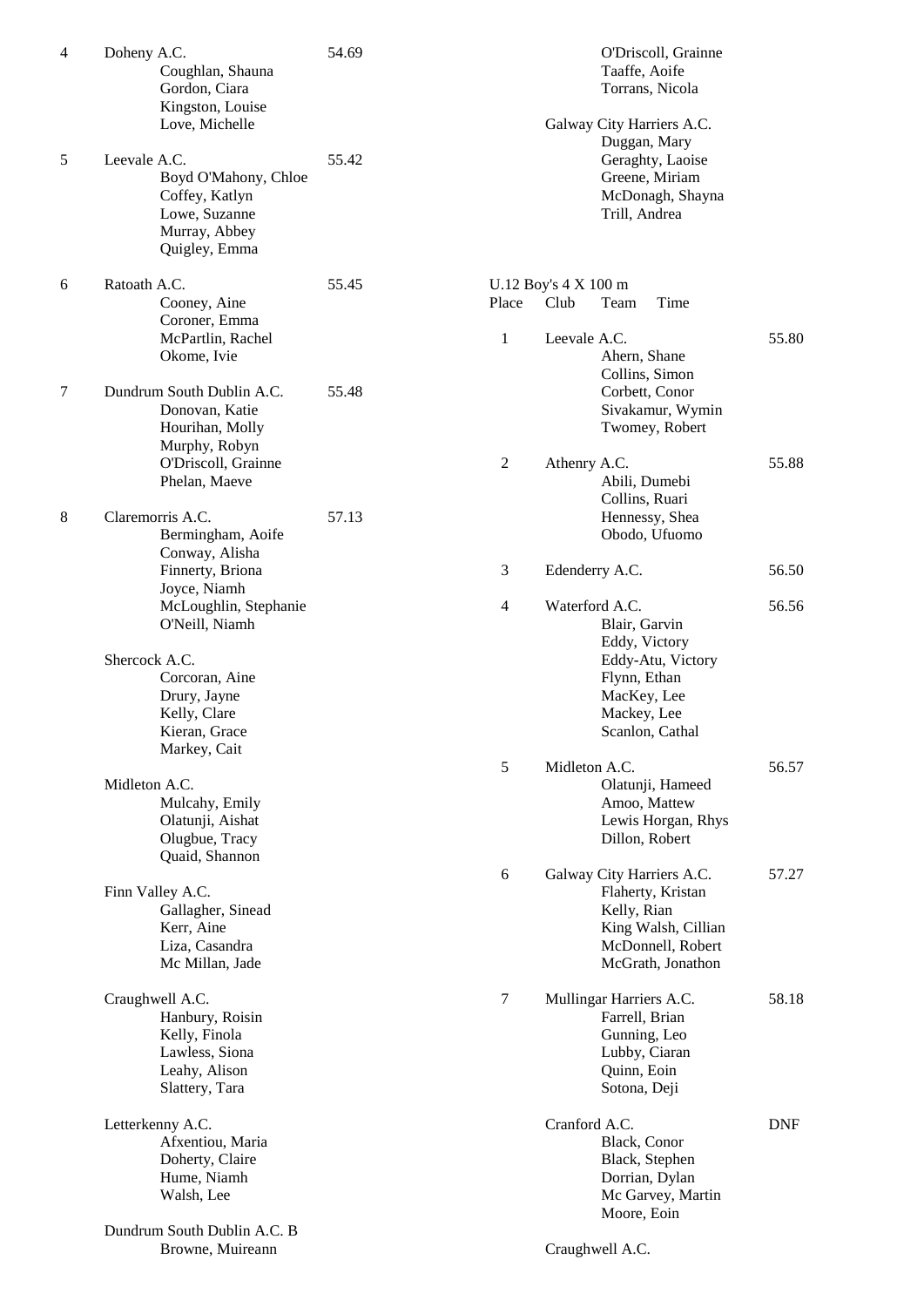|                | Cannon, Sean               |         |                |                       | Bowler, Tim               |            |
|----------------|----------------------------|---------|----------------|-----------------------|---------------------------|------------|
|                | Evans, Alex                |         |                |                       | Byrne, Cathal             |            |
|                | Gallagher, Ryan            |         |                |                       | Joyce, Ciaran             |            |
|                | Garman, Cian               |         |                |                       | St. Clair Johnston, Chris |            |
|                | McFadden, Finbarr          |         |                |                       |                           |            |
|                |                            |         | $\overline{3}$ |                       | Brothers Pearse A.C.      | 3.45.56    |
|                | Nenagh Olympic A.C.        |         |                |                       | McDermott, Peter          |            |
|                | Collins, Ted               |         |                |                       | Mongey, Kevin             |            |
|                | Dunne, Anthony             |         |                |                       | Murray, Carl              |            |
|                | Morgan, Aaron              |         |                |                       | Raitt, Adam               |            |
|                | O'Shaughnessy, Tadhg       |         |                |                       |                           |            |
|                | Walsh, Aaron               |         |                |                       | Ferrybank A.C.            | <b>DNS</b> |
|                |                            |         |                |                       | Murphy, Paul              |            |
|                | Brothers Pearse A.C.       |         |                |                       | Noonan, Chris             |            |
|                | Egan, Stephen              |         |                |                       | Walsh, Stephen            |            |
|                | Keegan, David              |         |                |                       | Whittle, Sean             |            |
|                | Minogue, Enda              |         |                |                       |                           |            |
|                | Moran, Andrew              |         |                |                       |                           |            |
|                | Moran, Joe                 |         |                |                       |                           |            |
|                |                            |         |                | U.15 Girl's 4 X 100 m |                           |            |
|                | Greystones & District A.C. |         | Place          | Club                  | Time<br>Team              |            |
|                | Daly, Aodhan               |         |                |                       |                           |            |
|                | Gordan, Alan               |         | 1              | Kildare               |                           | 51.90      |
|                | Nicholson, James           |         |                |                       |                           |            |
|                | O'Shea, Michael            |         | $\mathfrak{2}$ | Galway                |                           | 52.60      |
|                | Prendergast, Joe           |         |                |                       | Duggan, Michelle          |            |
|                |                            |         |                |                       | Flynn, Roisin             |            |
|                | Longford A.C.              |         |                |                       | McDonnell, Sarah          |            |
|                | Finnan, Brendan            |         |                |                       | O'Donoghue, Caoimhe       |            |
|                | Mc Gann, Keelan            |         |                |                       | O'Malley, Sallyann        |            |
|                | McManus, Darragh           |         |                |                       |                           |            |
|                |                            |         |                | Dublin                |                           | 52.71      |
|                | McPhillips, Cian           |         | 3              |                       |                           |            |
|                |                            |         |                |                       | Gowing, Niamh             |            |
|                | Letterkenny A.C.           |         |                |                       | Lynch, Aoife              |            |
|                | Brogan, Odhran             |         |                |                       | McGuinness, Jennifer      |            |
|                | Hannigan, Liam             |         |                |                       | O'Farrell, Susie          |            |
|                | Smith, David               |         |                |                       | Torrans, Sarah            |            |
|                | Tobin, Kieran              |         |                |                       |                           |            |
|                |                            |         | $\overline{4}$ | Tipperary             |                           | 53.41      |
|                |                            |         |                |                       | Dunne, Aoife              |            |
|                |                            |         |                |                       | Moylan, Lauren            |            |
|                | U.18 Girl's 4 X 400 m      |         |                |                       | Moylan, Olivia            |            |
| Place          | Club<br>Time<br>Team       |         |                |                       | Nolan, Emily              |            |
|                |                            |         |                |                       |                           |            |
| $\mathbf{1}$   | Galway City Harriers A.C.  | 4.16.3H | 5              | Louth                 |                           | 53.48      |
|                | Brannigan, Maebh           |         |                |                       |                           |            |
|                | Carter, Katie              |         | 6              | Wexford               |                           | 54.04      |
|                | Dobey, Roisin              |         |                |                       |                           |            |
|                | Flaherty, Aisling          |         |                |                       |                           |            |
|                | Lally, Alanna              |         |                |                       |                           |            |
|                | Maher, Elisabeth           |         |                | U.13 Girl's 4 X 100 m |                           |            |
|                |                            |         | Place          | Club                  | Team<br>Time              |            |
| $\mathfrak{2}$ | Claremorris A.C.           | 5.20.1H |                |                       |                           |            |
|                | Beston, Laura              |         | 1              | Meath                 |                           | 54.29      |
|                | Jennings, Connie           |         |                |                       | McPargan, Rachel          |            |
|                | Joyce, Emma                |         |                |                       | Cooney, Aine              |            |
|                | Morley, Stephanie          |         |                |                       | Coroner, Emma             |            |
|                |                            |         |                |                       | Hedrington, Tara          |            |
|                |                            |         |                |                       |                           |            |
|                |                            |         |                |                       | Okome, Ivie               |            |
|                |                            |         |                |                       |                           |            |
|                | U.18 Boy's 4 X 400 m       |         | $\mathfrak{2}$ | Tipperary             |                           | 54.79      |
| Place          | Club<br>Time<br>Team       |         |                |                       | Daly, Miriam              |            |
|                |                            |         |                |                       | Fitzgerald, Roseanne      |            |
| $\mathbf{1}$   | Dundrum South Dublin A.C.  | 3.38.86 |                |                       | Looby, Aine               |            |
|                | Meldon, Aengus             |         |                |                       | Walsh, Rachel             |            |
|                | Shannon, Laurence          |         |                |                       | Winston, Orla             |            |
|                |                            |         |                |                       |                           |            |
| 2              | Enniscorthy A.C.           | 3.40.02 | 3              | Mayo                  |                           | 55.63      |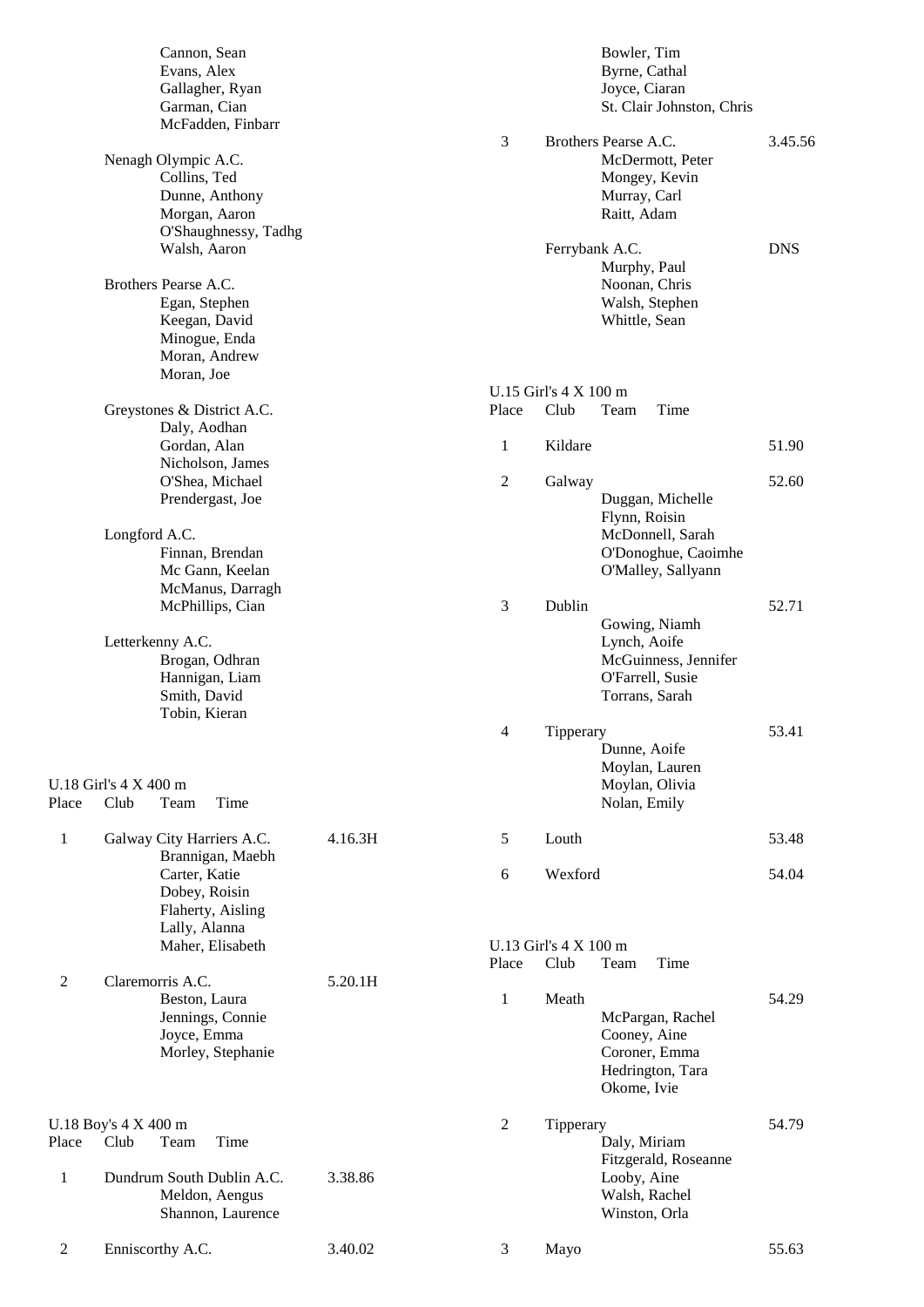|                       |                                         | O'Toole, Seran<br>Bermingham, Aoife<br>Conway, Alisha<br>Finnerty, Briona<br>Joyce, Niamh<br>O'Neill, Niamh                  |            | $\mathbf{2}$   | Donore Harriers A.C.<br>Abiodun, Kolade<br>Carey, Max<br>McDonagh, James<br>McDonagh, Louis<br>Raferty, Jack             | 52.13 |
|-----------------------|-----------------------------------------|------------------------------------------------------------------------------------------------------------------------------|------------|----------------|--------------------------------------------------------------------------------------------------------------------------|-------|
| 4                     | Galway                                  | Duggan, Mary<br>Geraghty, Laoise<br>Lawless, Siona<br>Leahy, Alison<br>Trill, Andrea                                         | 56.26      | 3              | Tramore A.C.<br>Hartery, Ian<br>Hartery, Mark<br>Monagle, Shane<br>Stone, Jamie                                          | 52.65 |
| 5                     | Dublin                                  | Hourihan, Molly<br>McDermott, Lauryn<br>McGuinness, Jennifer<br>Phelan, Meabh                                                | 56.93      | $\overline{4}$ | Menapians A.C.<br>Clancy, Conal<br>Hayden, Jack<br>McCormack, Garbhan<br>Nolan, Leon<br>Smith, Aarron                    | 52.67 |
| 6                     | Donegal                                 |                                                                                                                              | 57.01      | 5              | Abbey Striders A.C.<br>Hyde, David                                                                                       | 52.91 |
| 7                     | Louth                                   |                                                                                                                              | 58.22      |                | Hyde, Peter<br>O'Donovan, Ben                                                                                            |       |
|                       | Kildare                                 |                                                                                                                              | DQ         |                | Sexton, Odhran                                                                                                           |       |
| Place<br>$\mathbf{1}$ | U.17 Girl's 4 X 100 m<br>Club<br>Galway | Time<br>Team                                                                                                                 | 51.72      | 6              | Claremorris A.C.<br>Commons, Aaron<br>Golding, Cillian<br>Jennings, James<br>Joyce, Sean<br>Lyons, Patrick               | 55.24 |
|                       |                                         | Ajayi-Taiwo, Olaide<br>Brannigan, Maebh<br>Costello, Laura Ann<br>McNally, Tara<br>Ni Fhlartharta, Aisling<br>Treacy, Sinead |            | $\tau$         | Nealon, Bradley<br>Carrick-on-Suir A.C.<br>Hollaway, Ian<br>Kehoe, Martin<br>Pender, Jack<br>Vermeer, Jake               | 55.49 |
| $\overline{c}$        | Tipperary                               | Farnan, Leah<br>Hennessy, Emma<br>Maher, Ciardha<br>McGeever, Saoirse<br>White, Amy                                          | 52.07      | 8              | Lifford A.C.<br>Mc Ginley, Niall<br>Breslin, Conor<br>McGinley, Conor<br>Mullen, Thomas                                  | 55.50 |
| 3                     | Dublin                                  | Barry, Ciara<br>Comerford, Orla<br>Dunne, Rachel<br>Haller, Sabine<br>O'Reilly, Mollie                                       | 53.11      |                | Galway City Harriers A.C.<br>Corr, Dylan<br>Flaherty Kelly, Stephen<br>Healy, Michael<br>Murray, Rory<br>O'Malley, Brian |       |
| 4                     | Kildare                                 |                                                                                                                              | 53.24      |                | Midleton A.C.<br>Kelleher, Ciaran                                                                                        |       |
|                       | Offaly                                  |                                                                                                                              | <b>DNF</b> |                | Leahy, Aaron<br>Morrissey, Cathal<br>Phillips, Richard<br>Walsh, Kieran                                                  |       |
| Place                 | U.14 Boy's 4 X 100 m<br>Club            | Time<br>Team                                                                                                                 |            |                | Tallaght A.C.                                                                                                            |       |
| 1                     | Leevale A.C.                            | Doyle, Colin<br>White, Thomas                                                                                                | 51.67      |                | Darcy, Aidan<br>Noone, Seamus<br>Perry, Conner<br>Kelly, Kevin                                                           |       |
|                       |                                         | Wright, Tyreik<br>Cregan, Robert                                                                                             |            |                | Craughwell A.C.<br>Callanan-Forde, Daniel                                                                                |       |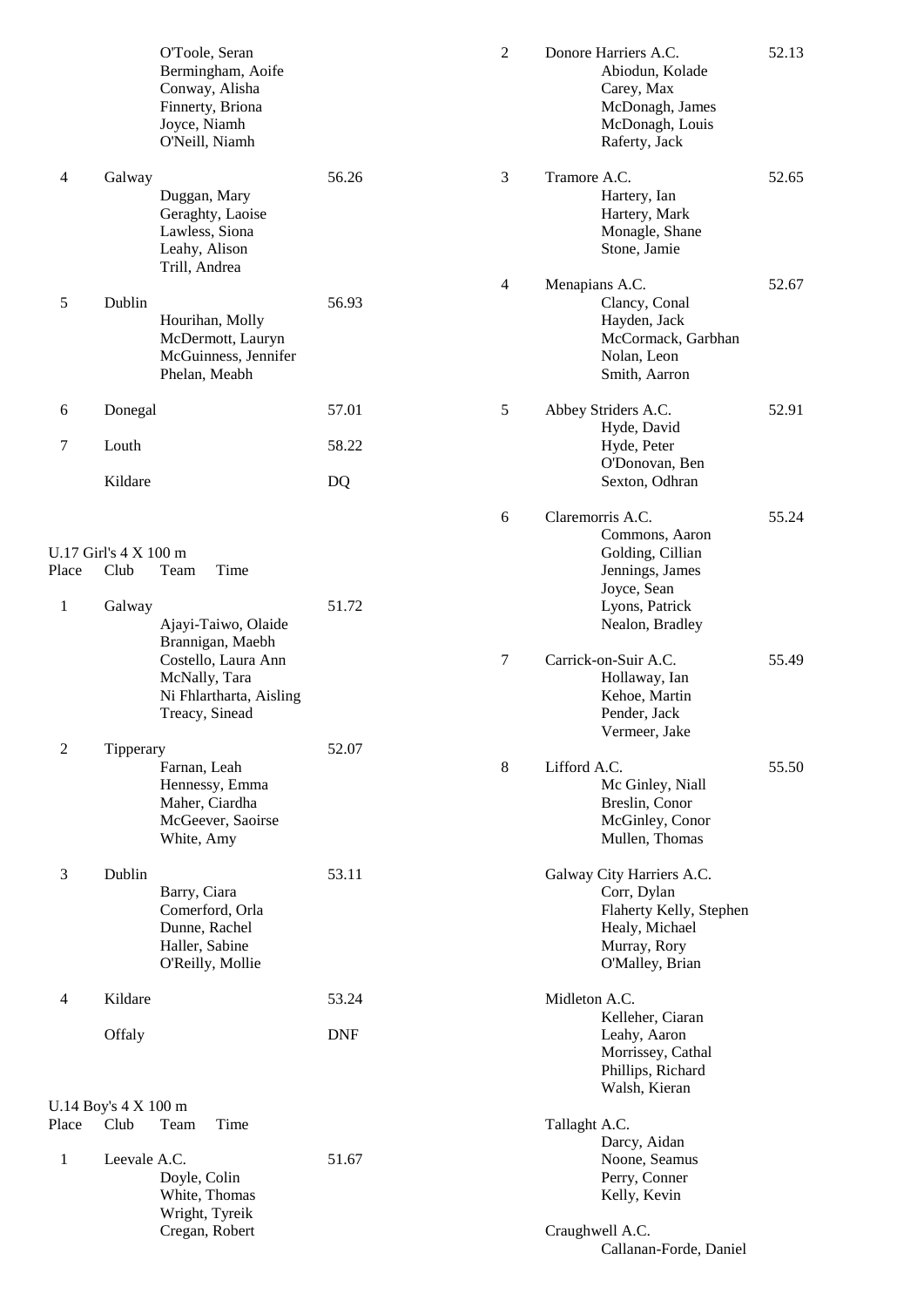|                |                              | Delaney, Sean<br>Lyons, Oisin<br>McFadden, Michael<br>Waters, Cian                                               |       |                |                               | Dolan, Cillian<br>Faherty, Oisin<br>Kilmartin, Sean<br>Shaughnessy, Luke                    |         |
|----------------|------------------------------|------------------------------------------------------------------------------------------------------------------|-------|----------------|-------------------------------|---------------------------------------------------------------------------------------------|---------|
|                |                              | St. L. O'Toole A.C.<br>Adekoya, Christophe<br>Cooper, Scott<br>Mitchell, Jack<br>Oke, Agomide<br>Owolabi, Sultan |       | $\overline{4}$ | Tipperary                     | Dunne, Jack<br>Fallon, Jack<br>Ryan, Daniel<br>Ryan, David<br>Vermeer, Jake                 | 49.40   |
|                |                              | Ballymena & Antrim A.C.<br>Kinney, Aaron                                                                         |       | 5              | Wexford                       |                                                                                             | 49.64   |
|                |                              | Logan, Daniel<br>McCullough, Matthew<br>McIlroy, Kane                                                            |       | 6              | Dublin                        | Abidon, Kaladay<br>Carey, Max<br>Edodo, Shola<br>Rudden-Kelly, Jack                         | 49.67   |
| Place          | U.13 Boy's 4 X 100 m<br>Club | Time<br>Team                                                                                                     |       | 7              | Donegal                       |                                                                                             | 52.10   |
| 1              | Carlow                       |                                                                                                                  | 53.06 |                |                               |                                                                                             |         |
| $\overline{2}$ | Wexford                      |                                                                                                                  | 54.31 | Place          | U.17 Boy's 4 X 100 m<br>Club  | Team<br>Time                                                                                |         |
| 3              | Galway                       | Browne, Aaron<br>Faherty, Naoise<br>Flaherty Kelly, Stephen<br>Jennings, Shane<br>Lee, Brandon<br>Shannon, Oisin | 55.65 | $\mathbf{1}$   | Dublin                        | Bannon, Ethan<br>Cox, Adam<br>Halwax, Joe<br>Lawlor, Sean<br>Ojewumi, Joseph                | 45.11   |
| $\overline{4}$ | Dublin                       | Carthy, Ciaran<br>Gilceava, Patrick<br>McManus, Ciaran<br>Perry, Conor                                           | 56.43 | $\overline{2}$ | Galway                        | Conneely, Aidan<br>Duggan, Conor<br>Greene, Cillian<br>Olatunde, Ayomide<br>Sampson, Samual | 45.30   |
| $\overline{4}$ | Louth                        |                                                                                                                  | 56.43 | 3              | Louth                         |                                                                                             | 47.14   |
| 6              | Tipperary                    | Burke, Sean<br>Campion, Patrick<br>Carolan, Sean<br>Egan, Joshua<br>McEvoy, Joseph                               | 56.45 | $\overline{4}$ | Kildare                       | Ezeugo, Ikenna<br>Flanagan, Patrick<br>Flanagan, Sean<br>Hayes, Conall<br>Tyburczy, Radek   | 47.56   |
| $\tau$         | Donegal                      |                                                                                                                  | 57.55 |                |                               |                                                                                             |         |
|                |                              |                                                                                                                  |       | Place          | U.17 Girl's 4 X 400 m<br>Club | Team<br>Time                                                                                |         |
| Place          | U.15 Boy's 4 X 100 m<br>Club | Team<br>Time                                                                                                     |       | $\mathbf{1}$   | Leevale A.C.                  |                                                                                             | 4.22.30 |
| $\mathbf{1}$   | Kildare                      |                                                                                                                  | 47.58 |                |                               | Crowley, Katie<br>Karen, Twomey<br>McCarthy, Laura                                          |         |
| $\mathbf{2}$   | Meath                        | Hethrington, Jack<br>Jones, Conor<br>Kiernan, Brian<br>Shelly, Mark                                              | 48.34 |                |                               | O'Halloran, Marie<br>Shanahan, Louise                                                       |         |
| 3              | Galway                       | Corr, Dylan<br>Dempsey, Jack                                                                                     | 49.24 |                |                               |                                                                                             |         |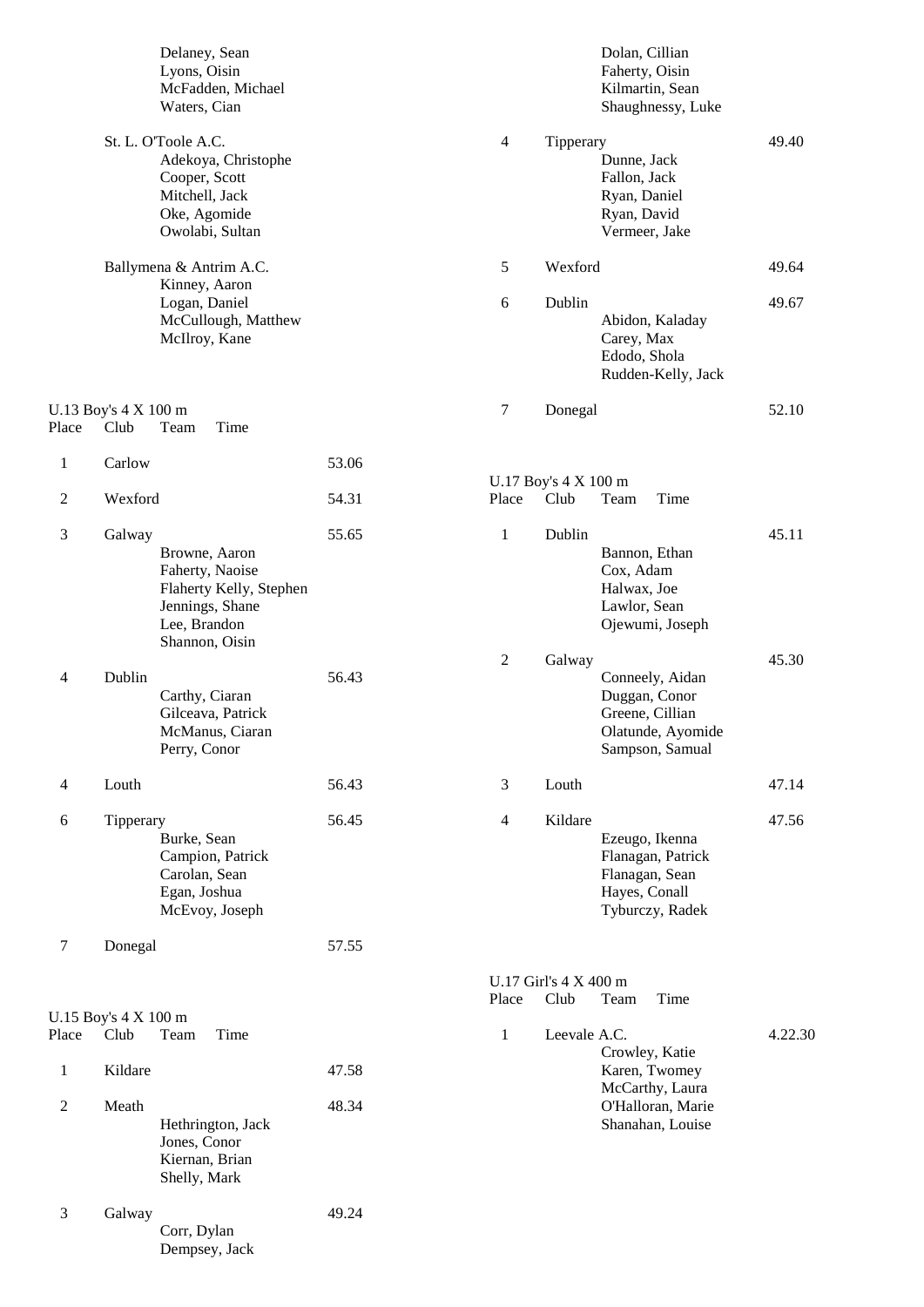| Place          | U.17 Boy's 4 X 400 m<br>Club | Time<br>Team                                                                                     |         | 4              |                                      | Enniscorthy A.C.                                                                                         | 3.41.30 |
|----------------|------------------------------|--------------------------------------------------------------------------------------------------|---------|----------------|--------------------------------------|----------------------------------------------------------------------------------------------------------|---------|
| $\mathbf{1}$   |                              | Mullingar Harriers A.C.                                                                          | 3.50.46 |                |                                      | Byrne, Cathal<br>Joyce, Ciaran                                                                           |         |
| $\overline{2}$ |                              | Templemore A.C.<br>Buttimer, Ben<br>Harding, Patrick<br>Herke, Luke<br>Kennedy, Dylan            | 3.59.99 |                |                                      | Nolan, Colin<br>O'Connor, Kevin<br>St.Claire Johnson, Chris                                              |         |
|                |                              | Kennedy, Robery<br>Meagher, Conor                                                                |         | Place          | U.19 Girl's $4 \times 100$ m<br>Club | Time<br>Team                                                                                             |         |
| $\mathfrak{Z}$ | Le Cheile A.C.               | Flanagan, Patrick<br>Flanagan, Sean<br>Hayes, Conail<br>Nolan, Darragh                           | 4.10.56 | $\mathbf{1}$   | Derry                                | Armstrong, Ciara<br>Boyle, Tamara<br>Dougherty, Claire<br>Morgan, Naomi                                  | 49.72   |
|                |                              |                                                                                                  |         | $\mathfrak{2}$ | Galway                               |                                                                                                          | 52.52   |
| Place          | U.19 Boy's 4 X 100 m<br>Club | Team<br>Time                                                                                     |         |                |                                      | Dobey, Roisin<br>Maher, Elisabeth<br>Ryder, Claire                                                       |         |
| 1              | Tipperary                    | Archer, Simon                                                                                    | 44.62   |                |                                      | Veranda, Solange<br>White, Eleanor                                                                       |         |
|                |                              | Dudek, Lukasz<br>Hennessy, Tom<br>Varadi, Thomas<br>White, Paul                                  |         | 3              | Louth                                |                                                                                                          | 52.62   |
|                |                              |                                                                                                  |         |                | U.19 Girl's 4 X 400 m                |                                                                                                          |         |
| $\overline{2}$ | Dublin                       | Archibold, Dylan                                                                                 | 44.99   | Place          | Club                                 | Time<br>Team                                                                                             |         |
|                |                              | Meldon, Aengue<br>Morgan, Eoghan<br>O'Driscoll, Sean<br>Wakub, Sean                              |         | $\mathbf{1}$   | City of Derry                        | Boyle, Tamara<br>Dougherty, Claire<br>Jackson, Amy<br>McCay, Emma                                        | 4.01.37 |
| 3              | Galway                       | Fleming, James                                                                                   | 45.00   |                |                                      | O'Brien, Jenny                                                                                           |         |
|                |                              | Maguire, Evan<br>McDonnell, Owen<br>Mitchell, James<br>O'Shaughnessy, Simon                      |         | $\overline{2}$ |                                      | Blackrock A.C. (Louth)<br>Carr, Rebecca<br>Dalton, Amy<br>Hoey, Meghan<br>Lynch, Aine                    | 4.18.67 |
| $\overline{4}$ | Wexford                      |                                                                                                  | 45.33   |                |                                      |                                                                                                          |         |
| Place          | U.19 Boy's 4 X 400 m<br>Club | Team<br>Time                                                                                     |         | $\mathfrak{Z}$ | Leevale A.C.                         | O'Brien, Emma<br>O'Connor, Lydia<br>Pennefather, Jayne<br>Waterman, Kate                                 | 4.23.50 |
| $\mathbf{1}$   |                              | St. L. O'Toole A.C.<br>Daniel, Lawlor<br>Murphy, Adam<br>Noctor, Keith<br>Scully, Owen           | 3.26.58 | $\overline{4}$ |                                      | Galway City Harriers A.C.<br>Diarra, Soumaya<br>Esslemont, Caoimhe<br>Veranda, Solange<br>Whyte, Eleanor | 4.29.90 |
| $\mathbf{2}$   |                              | Nenagh Olympic A.C.<br>Finn, Liam<br>Finnerty, Dan<br>Hennessy, Tom<br>White, Paul               | 3.31.90 |                |                                      |                                                                                                          |         |
| 3              |                              | Greystones & District A.C.<br>Cullen, Jamie<br>Lennon, Jamie<br>Lennon, Padraig<br>Taggart, Eoin | 3.38.45 |                |                                      |                                                                                                          |         |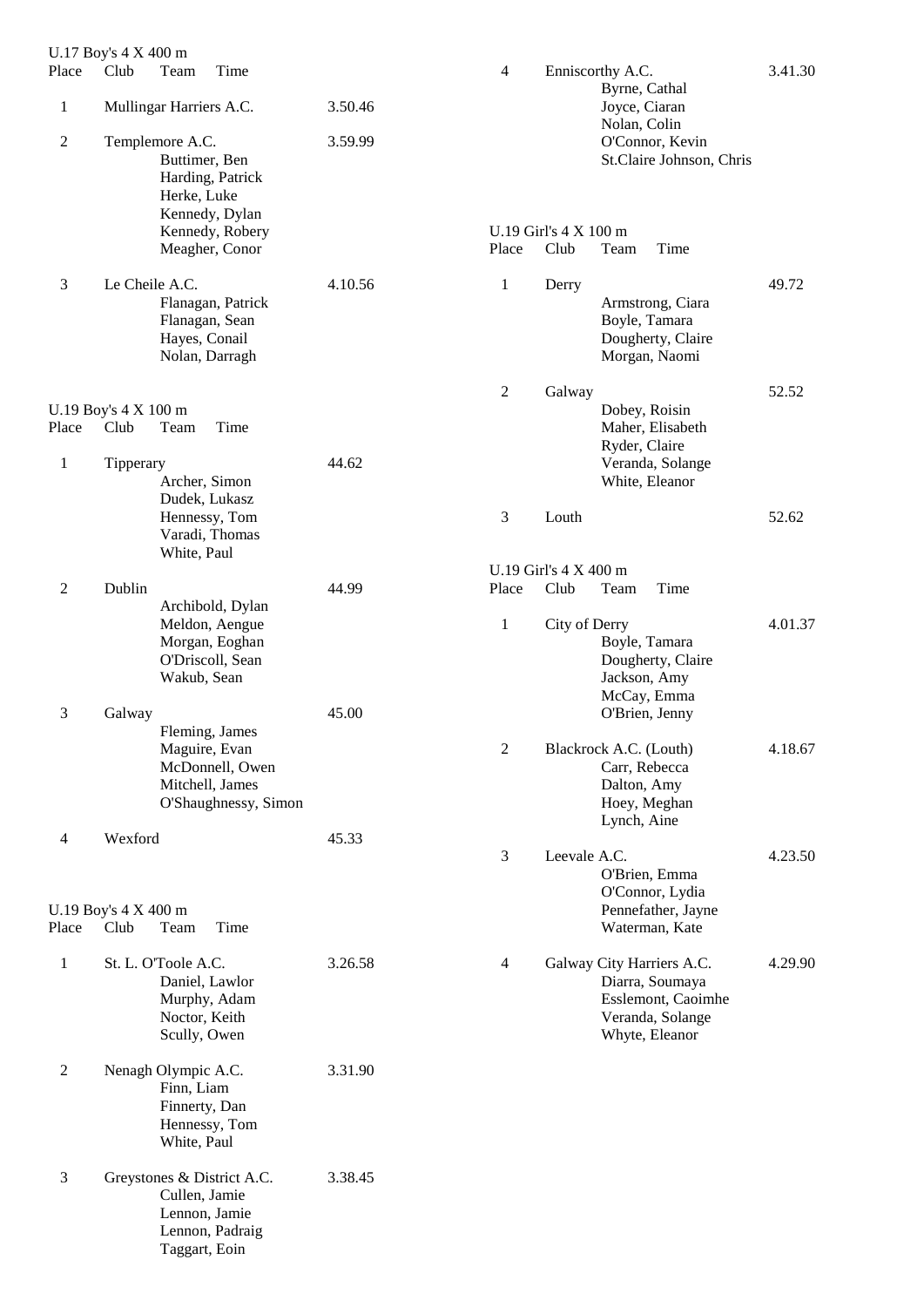| Place          | U.15 Boy's 4 X 100 m<br>Club<br>Time<br>Team                                                                            |            |                | Mullen, Thomas                                                                                                                    |       |
|----------------|-------------------------------------------------------------------------------------------------------------------------|------------|----------------|-----------------------------------------------------------------------------------------------------------------------------------|-------|
| $\mathbf{1}$   | Menapians A.C.<br>Hayden, Jack<br>Maher, Ciaran<br>Murphy, John<br>O'Neill, Luke<br>O'Neill, Sam                        | 47.65      |                | Ballymena & Antrim A.C.<br>Adams, Andrew<br>Agnew, Ben<br>Docherty, Scott<br>Gibson, Ryan<br>Martin, Tiarnan<br>McQuillan, Martin |       |
| $\overline{2}$ | Dunshaughlin A.C.<br>Byrne, Neil<br>Hetherington, Jack<br>Jones, Conor<br>Kealy, Rian<br>Maher, Paddy<br>Miciabua, Mika | 48.01      |                | Enniscorthy A.C.<br>Daly, Ross<br>Hogan, John<br>Kinsella, Michael<br>O'Connor, Kevin<br>U.15 Girl's 4 X 100 m                    |       |
| 3              | Galway City Harriers A.C.                                                                                               | 48.97      | Place          | Club<br>Time<br>Team                                                                                                              |       |
|                | Corr, Dylan<br>Dempsey, Jack<br>Faherty, Oisin<br>Kilmartin, Sean<br>O'Shaughnessy, Luke                                |            | $\mathbf{1}$   | Emerald A.C.<br>Russell, Annie<br>Bolger, Zara<br>Kelly, Bronagh<br>Neville, Ciara                                                | 51.07 |
| $\overline{4}$ | Ennis Track A.C.<br>Bakare, Basit<br>Collins, Mark<br>O'Brien, Cathal<br>Odubote, Tony<br>Roche, Jamie                  | 49.92      | $\overline{2}$ | Tobin, Chloe<br>Dundrum South Dublin A.C.<br>Gardiner, Sarah<br>Gowing, Niamh<br>Jenkins, Tara                                    | 51.21 |
| 5              | Youghal A.C.<br>Broderick, Sean<br>Daly, Ben<br>Donnellan, Rory                                                         | 50.84      | 3              | Magee, Katie<br>Torrans, Sarah<br>Dooneen A.C.<br>Browne, Caoimhe                                                                 | 51.51 |
| 6              | McCarthy, Liam<br>O'Brien, Eoin<br>Finn Valley A.C.<br>Donald, Joey                                                     | 50.99      |                | Curran, Kila<br>Lynch, Rachel<br>O'Neill, Susan<br>Ryan, Lauren                                                                   |       |
|                | Kearns, Dylan<br>O'Brien, Calvin<br>Wilson, David                                                                       |            | 4              | Lios Tuathail A.C.<br>Moriarty, Rachael<br>Cullen, Niamh<br>Donegan, Ciara                                                        | 52.25 |
| 7              | Midleton A.C.<br>Ryan, Adam<br>Stack, Liam<br>Walsh, Kieran                                                             | 52.46      | 5              | Dowling, Alex<br>Lynch, Sophie<br>Bandon A.C.                                                                                     | 52.64 |
|                | Wilson, Adam<br>Donore Harriers A.C.                                                                                    | <b>DNF</b> |                | Bernard, Kate<br>Crowley, Amy<br>Hicks, Carla                                                                                     |       |
|                | Clarkin, Alex<br>Fitzgibbons, Tadhgh<br>O'Rourke, Matthew                                                               |            |                | O'Donovan, Rachel<br>Stack, Eva                                                                                                   |       |
|                | Rudden Kelly, Jack<br>Tallaght A.C.<br>Conway, Dean<br>Dervan, Cathal<br>Duffy, Christophe<br>Nasir, Sadiq              |            | 6              | Galway City Harriers A.C.<br>Brennan, Jean<br>Nally, Laura<br>Flynn, Roisin<br>McDonnell, Sarah<br>O'Malley, Sally Ann            | 53.26 |
|                | Noone, Seamus<br>Lifford A.C.<br>Connolly, Brandon<br>McGinley, Alan<br>McGinley, Conor                                 |            | 7              | Liscarroll A.C.<br>Cusack, Vickie<br>Ivory, Kate<br>Linehan, Niamh<br>O'Keeffe, Sarah<br>Walsh, Anna                              | 53.53 |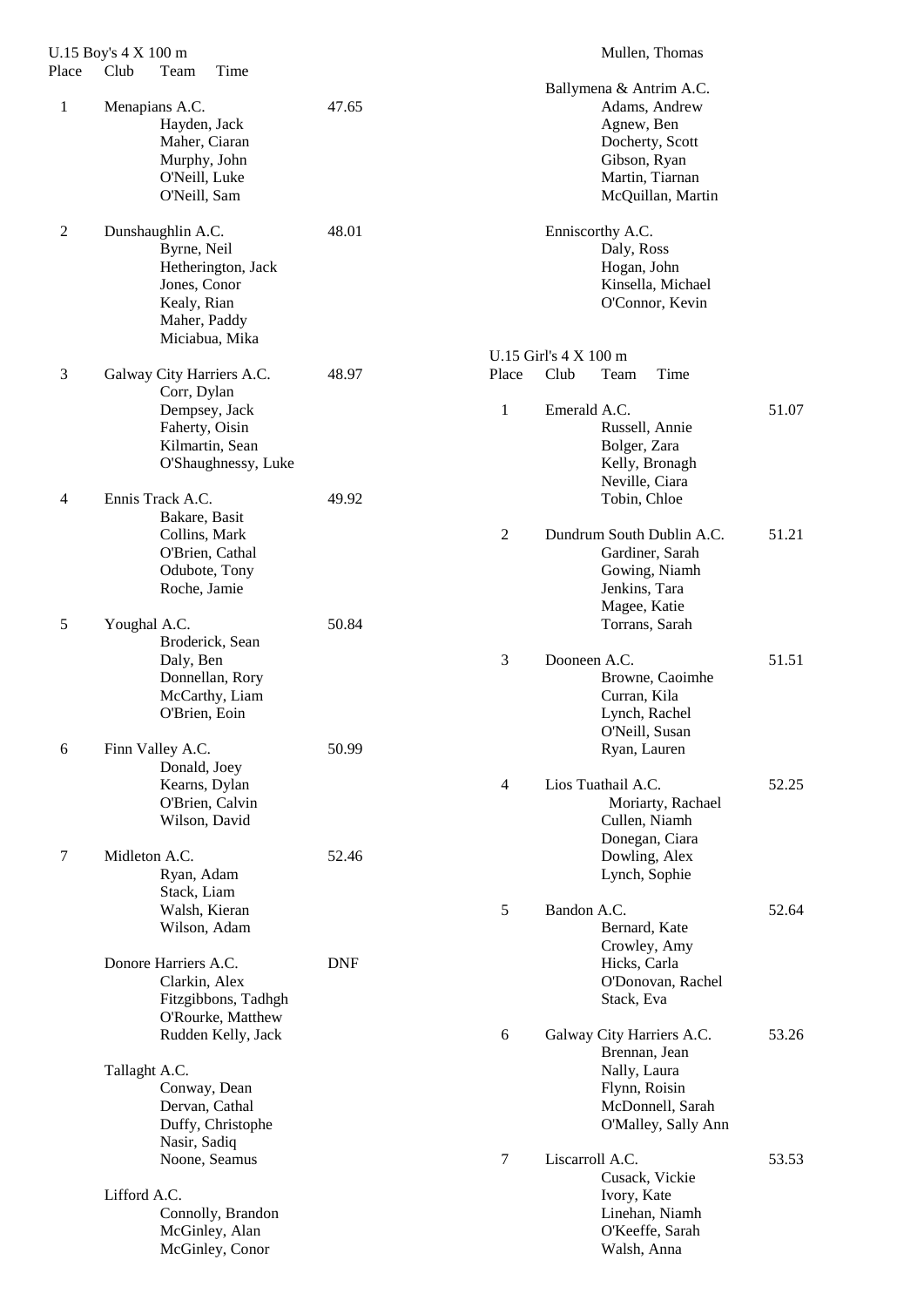| 8              | Ballymena & Antrim A.C.<br>Braithwaite, Charlotte<br>Hutchinson, Emma<br>Magill, Beth<br>Mulholland, Joanne | 53.79 | 5 | Ferrybank A.C.<br>Ejiroclaire, Ojoh<br>Heinen, Kylie<br>Kevweclaudia, Ojoh<br>Owoeye, Praise | 58.53 |
|----------------|-------------------------------------------------------------------------------------------------------------|-------|---|----------------------------------------------------------------------------------------------|-------|
|                | Neeson, Indeea<br>Strange, Lauren                                                                           |       | 6 | Bandon A.C.<br>Komolafe, Stacey<br>McCourt, Lauren                                           | 58.84 |
|                | Kilkenny City Harriers A.C.<br>Deeley, Ciara<br>O'Brien, Keeva<br>Raggett, Lee                              |       |   | Ni Gallachoir, Cora<br>O'Connor, Sarah<br>O'Donovan, Ellie                                   |       |
|                | Touhy, Sinead<br>Craughwell A.C.                                                                            |       | 7 | Thomastown A.C.<br>Cass, Anna<br>Kirwan, Aine                                                | 59.05 |
|                | Duggan, Michelle<br>Dunphy, Mary<br>Fitzpatrick, Erin<br>Loughnane, Eimear<br>Walsh, Aoife                  |       |   | O'Keefe, Ciara<br>O'Keefe, Orla<br>O'Reilly, Dearbhaill<br>Ryan, Ellen                       |       |
|                | Leevale A.C.<br>Cronin, Catherine                                                                           |       | 8 | Galway City Harriers A.C.<br>Duggan, Sinead<br>Ibidunni, Ella<br>McIntyre, Ella Rose         | 59.37 |
|                | Dooley, Kate<br>Healy, Molly<br>Lordan, Aoife<br>McDonnell, Roisin                                          |       |   | Moore, Zoe<br>Taiwo, Debbi                                                                   |       |
|                |                                                                                                             |       |   | Tallaght A.C.                                                                                |       |
|                | Roscommon A.C.<br>Connaughton, Rachel<br>Dervin, Maeve<br>England, Lauren<br>Hynes, Laura                   |       |   | Dervan, Faye<br>Kenna, Aimee<br>Kourrini, Sophia<br>McDermott, Lauryn<br>McGuinness, Aisling |       |
|                | Quigley, Shannon                                                                                            |       |   | Athenry A.C.<br>Bohan, Freya                                                                 |       |
|                | U.12 Girl's 4 X 100 m                                                                                       |       |   | Deely, Ava                                                                                   |       |
| Place<br>1     | Club<br>Time<br>Team<br>Dooneen A.C.                                                                        | 55.93 |   | Healy, Saoirse<br>Lyons, Sinead<br>McDonagh, Ciara                                           |       |
|                | Dee, Helena<br>Farrelly, Isobel                                                                             |       |   | Dundrum South Dublin A.C.                                                                    |       |
|                | Lynch, Ellen<br>Rowsome, Aoife                                                                              |       |   | Bourke, Charlotte<br>Boylan, Tara                                                            |       |
|                | Ryan, Shauna                                                                                                |       |   | Healy, Roisin<br>Jennings, Eve                                                               |       |
| 2              | St. Marys (Limerick) A.C.<br>Foley, Niamh                                                                   | 56.58 |   | Torrans, Nicola                                                                              |       |
|                | Keays, Allanah<br>Liston, Sophie<br>Meredith, Holly<br>Power, Claire                                        |       |   | Craughwell A.C.<br>Gilligan, Caoimhe<br>Kelly, Eva<br>Miskella, Ailbhe                       |       |
| 3              | St. L. O'Toole A.C.                                                                                         | 57.50 |   | Niland, Niamh<br>Waters, Mia                                                                 |       |
|                | Kenny, Corrine<br>Garrigan, Zoe                                                                             |       |   | Annalee A.C.                                                                                 |       |
|                | Kidd, Rhian<br>Moore, Ciara<br>Ryan, Aoife                                                                  |       |   | Donohoe, Kate<br>Gannon, Mary Kate<br>Grant, Lucy Jane<br>McCaffrey, Bevan                   |       |
| $\overline{4}$ | Finn Valley A.C.<br>Byrne, Micheala<br>Callaghan, Laura                                                     | 57.90 |   | McCorry, Niamh<br>Sheridan, Emily                                                            |       |
|                | Jansen, Daneilla<br>Quigley, Jessica<br>Wilkinson, Aine                                                     |       |   | Blackrock A.C. (Louth)<br>Clarke, Sarah<br>Mc Mahon, Aoibheann<br>Morgan, Sarah              |       |